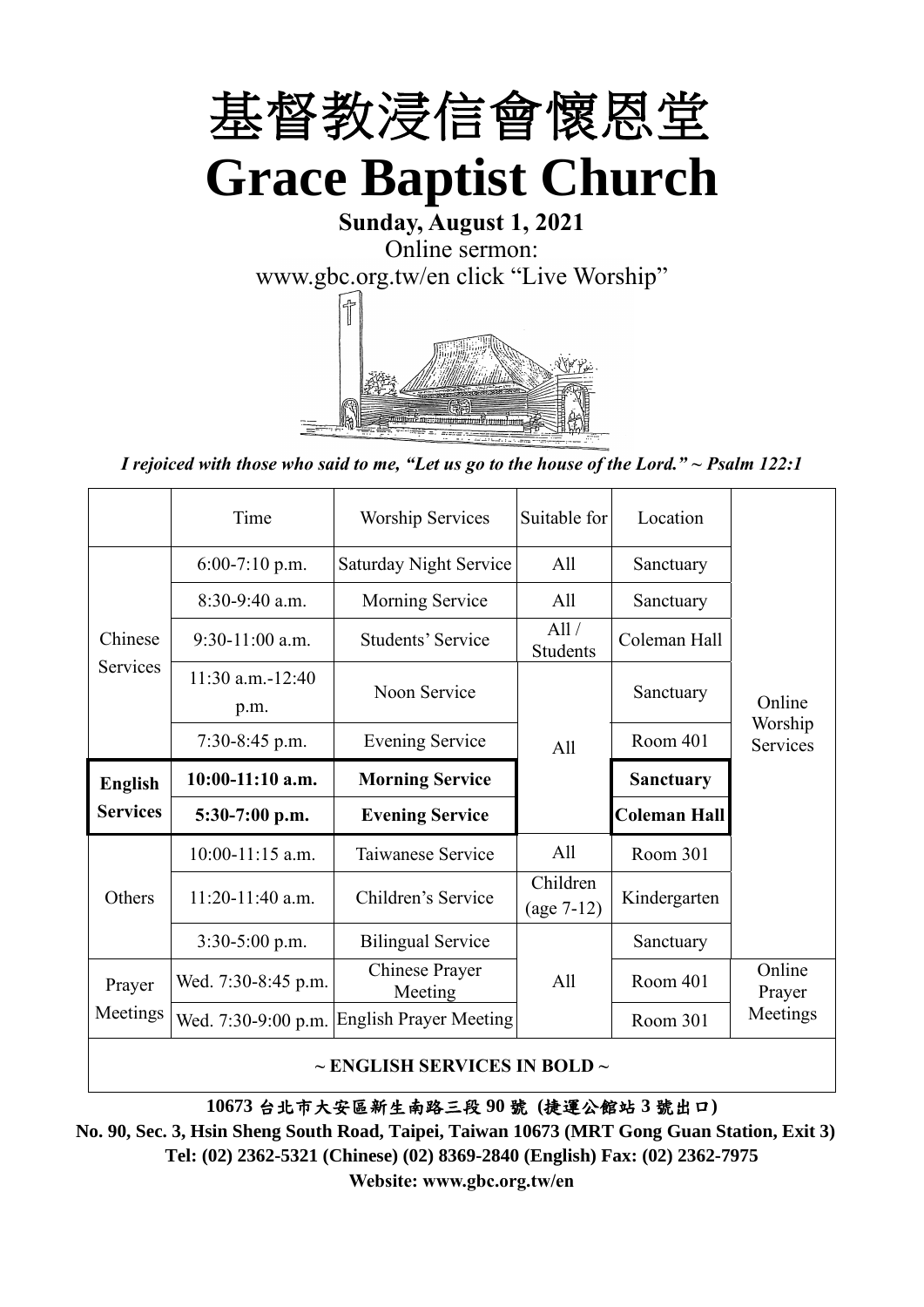#### **Welcome to Grace Baptist Church English Congregation. Thank you for choosing to worship with us and celebrate the glory of our Lord.**

|                          | Morning Worship Service – 10:00 a.m.<br>Sunday, August 1, 2021 (Online) |                         |
|--------------------------|-------------------------------------------------------------------------|-------------------------|
| Prelude                  |                                                                         | Michael Tsai            |
| Greeting/Prayer          |                                                                         |                         |
| Worship through Music    | "By Faith"                                                              | Cherrie Lim             |
|                          | "Let It Be Jesus"                                                       |                         |
| Pastoral Prayer          |                                                                         | Pastor Nick Brideson    |
| Worship through Music    | "Worthy of Worship"<br>"Turn Your Eyes"                                 | Cherrie Lim             |
| <b>Offertory Prayer</b>  |                                                                         | Pastor Nick Brideson    |
| Tithes and Offerings     |                                                                         |                         |
| Doxology                 |                                                                         |                         |
| Pray for Our Church      |                                                                         | Minister Priscilla Liao |
| <b>Scripture Reading</b> | 1 Kings 17:7-16                                                         |                         |
| Message                  | Serve with Trust                                                        | Pastor Nick Brideson    |
| <b>Response Song</b>     | "Tis So Sweet to Trust in Jesus"                                        |                         |
| Benediction              |                                                                         |                         |
| Welcome                  |                                                                         |                         |
| Closing Song             | "As the Lord Is with Us"                                                | Cherrie Lim             |
| Postlude                 |                                                                         | Michael Tsai            |



### **Our Vision Is to Spread the Gospel**

To achieve this, we aim:

- ⚫ To become a house of prayer
- ⚫ Through prayer, to build the body of Christ
- ⚫ From the body, to do the work of mission in Taipei, Taiwan, and neighboring countries *"but you will receive power when the Holy Spirit has come upon you; and you shall be My witnesses both in Jerusalem, and in all Judea and Samaria, and even to the remotest part of the earth." -* Acts 1:8 (NASB)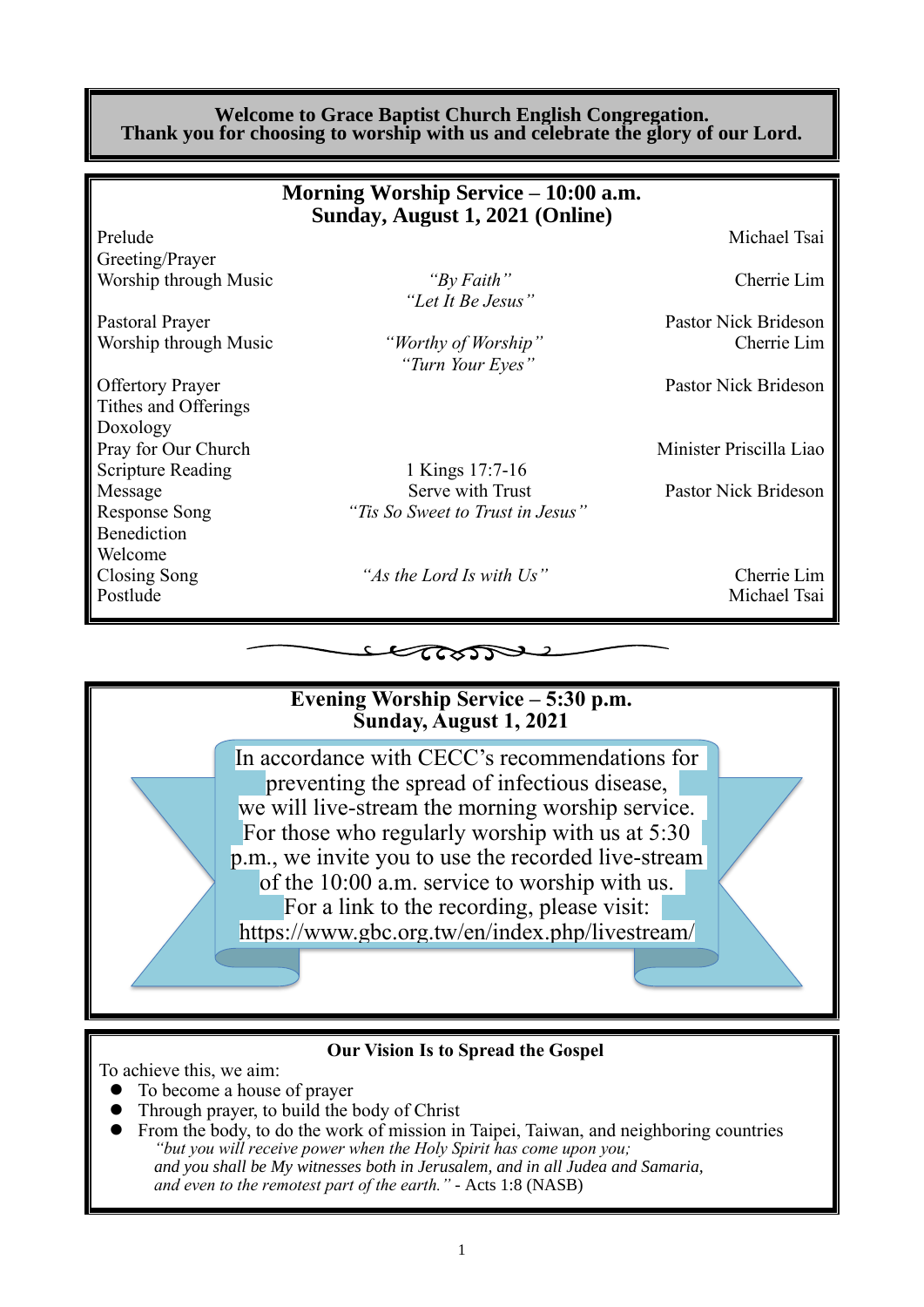# **Sermon Topic: Serve with Trust Scripture: 1 Kings 17:7-16**

### **Speaker: Pastor Nick Brideson August 1, 2021**

### **Scripture: 1 Kings 17:7-16 (NASB)**

 $<sup>7</sup>$  It happened after a while that the brook dried up, because there was no rain in the land.</sup>

 $8$  Then the word of the LORD came to him, saying,  $9$  "Arise, go to Zarephath, which belongs to Sidon, and stay there; behold, I have commanded a widow there to provide for you."  $10$ So he arose and went to Zarephath, and when he came to the gate of the city, behold, a widow was there gathering sticks; and he called to her and said, "Please get me a little water in a jar, that I may drink."<sup>11</sup> As she was going to get it, he called to her and said, "Please bring me a piece of bread in your hand." <sup>12</sup> But she said, "As the LORD your God lives, I have no bread, only a handful of flour in the bowl and a little oil in the jar; and behold, I am gathering a few sticks that I may go in and prepare for me and my son, that we may eat it and die." <sup>13</sup> Then Elijah said to her, "Do not fear; go, do as you have said, but make me a little bread cake from it first and bring it out to me, and afterward you may make one for yourself and for your son. <sup>14</sup> "For thus says the LORD God of Israel, 'The bowl of flour shall not be exhausted, nor shall the jar of oil be empty, until the day that the LORD sends rain on the face of the earth.' " <sup>15</sup> So she went and did according to the word of Elijah, and she and he and her household ate for many days. <sup>16</sup> The bowl of flour was not exhausted nor did the jar of oil become empty, according to the word of the LORD which He spoke through Elijah.

**Notes:**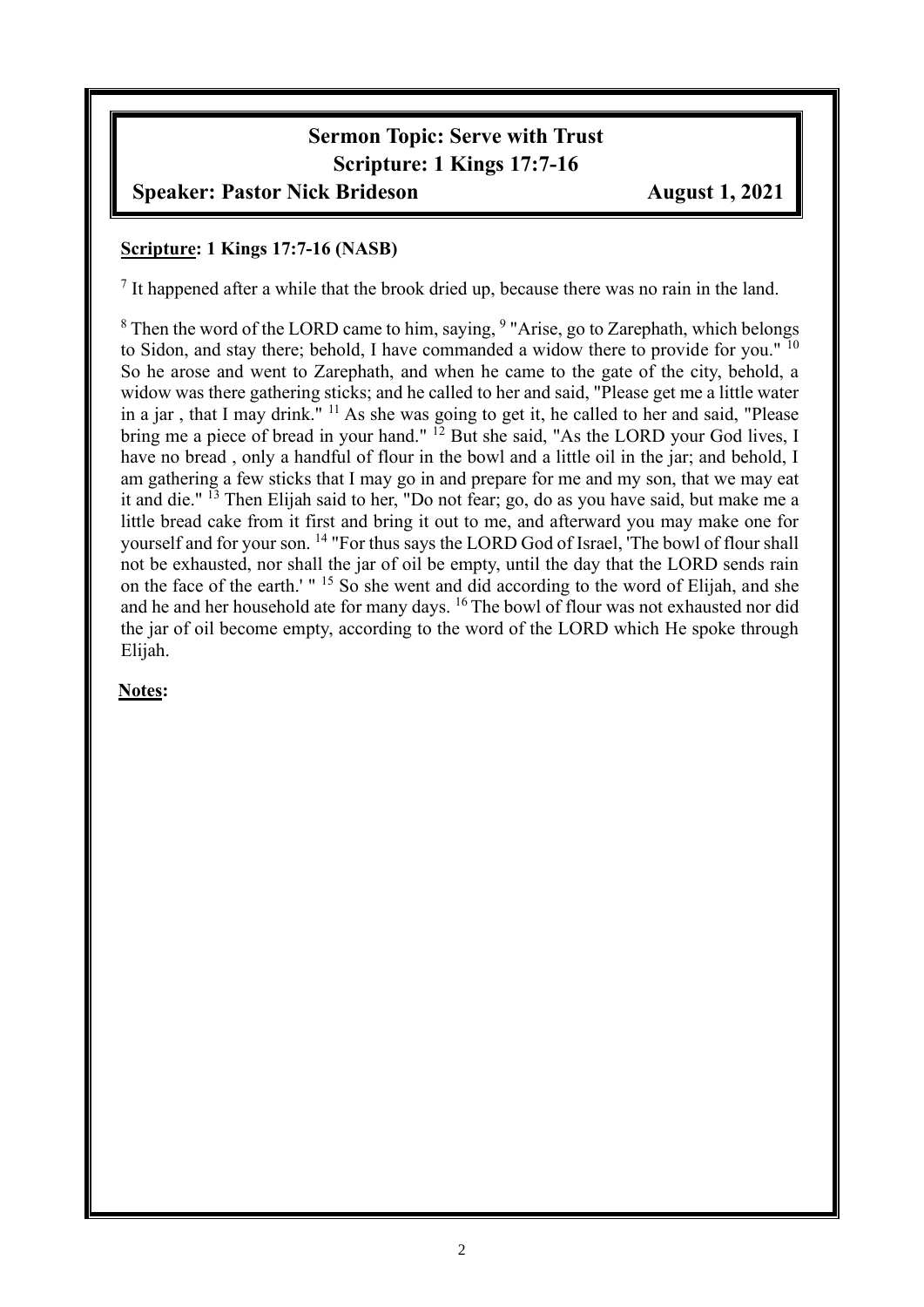# **Wednesday Night Prayer Meeting**

*"My house shall be called a house of prayer" (Matthew 21:13)* Let us be a church of prayer. We normally meet 7:30 - 9:00 p.m. every Wednesday in GBC Room 301. However, due to COVID-19, the English prayer meeting will use Zoom from now until until further notice. Please send an email to  $e_{\text{cprav}}$ erteam $\omega_{\text{g}}$ bc.org.tw if you are interested in joining the Zoom prayer meeting or if you have a prayer request.

### **Young Adults Fellowship – Next Meeting: August 7**



Young Adults Fellowship is for young adults from the age of 20-35 to study God's Word and fellowship together. It regularly meets 1st and 3rd Saturdays from 4:30 to 6:00 p.m. at WanFu 22 (next to GBC building); however, it now meets online via Google Meet (until further notice). The next meeting will be August 7.

Contact Pastor Kevin Wang for how to join the fellowship at: [kevin@gbc.org.tw.](mailto:kevin@gbc.org.tw)

### **August Little Donkey Fellowship (in Chinese)**

Does cross-cultural missions sound romantic? What should the life of a missionary look like? How can we

- learn the local language?
- start working in an unfamiliar place?
- deal with the problems of adaptation for the missionary children?

We will have a missionary come to answer those questions. You are welcome to join us!

**Date:** August 7 (Saturday) **Time:** 10:00 a.m. - 12:00 noon

**Method:** Via Google MEET. Registration is needed. Please email Alice Chao to attend: mission.as@gbc.org.tw

### **COVID-19 Guidelines**

Taiwan has recently had local transmission cases of COVID-19. To show love and support for the society God has put us in, we ask that you abide by the following:

- 1. Meetings in GBC are either cancelled or will continue online until further notice.
- 2. Online English Morning Worship Service will be at the usual time (10:00 a.m.) Evening service is cancelled.
- 3. Wednesday night prayer meeting is at the usual time  $7:30 - 9:00$  p.m. but only using Zoom. (To join, email: ecprayerteam@gbc.org.tw)
- 4. Enter GBC only for specific reasons or by appointment.
- 5. Groups meeting in people's homes must abide by government restrictions and are encouraged to meet online.

#### **Please:**

■ Be careful about your health and the health of others.



- 
- Wear a mask. Check temperature. Wash hands frequently.
- See a doctor and stay home if you have a fever and/or cough.
- Pray for Taiwan and other countries.
- Join GBC's online worship service: www.gbc.org.tw/en

#### **Please Note:**

- Many classes and small groups are meeting online. Please check page 6 for the leader's contact email to join.
- ◼ **Please see GBC website for updates**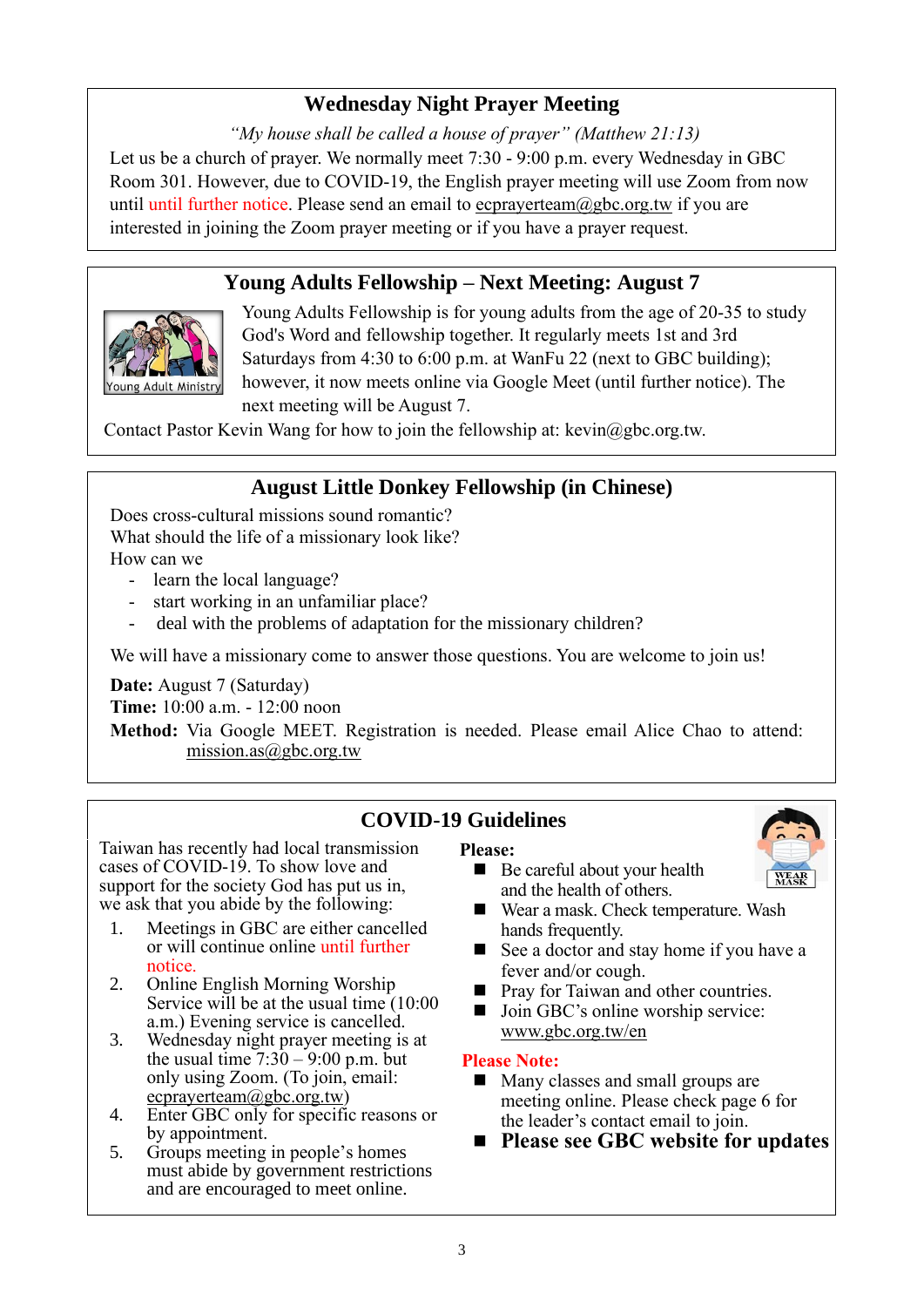### **Pandemic Announcement from GBC**

CECC has announced a lowering of pandemic restrictions to Level 2, effective from July 27 to August 9. After thorough discussion among leadership and staff, worship services and prayer meetings will continue online.

> If you have needs or questions, please contact the church staff at 02-2362-5321 ext. 132 or 02-83692840.

Please visit the GBC website at www.gbc.org.tw/en/ for the latest updates. Please be careful about your health and the health of others and continue to pray for the pandemic.

### **In Case of Typhoon …**

When a typhoon warning is issued and schools and offices are closed, all services and activities at GBC and small group meetings at homes will also be cancelled. Please follow Taipei City government's instructions and stay indoors during typhoons and heavy rainstorms for your safety.

### **Blood Donation on August 22**

Those of us blessed with good health, please come and help others by donating blood on August  $22$ :

#### **When/Where:**

9:00 a.m.–5:00 p.m.in front of GBC Requirements:

- \* Between 17 and 65 years old
- \* Bring your ID/ARC
- \* Not had hepatitis in the last 12 years
- \* Not pregnant

# **COVID-19 India Relief Drive – Thank You for Your Generosity**

India has been one of the countries worst hit by COVID-19. In the spirit of love, we decided to try to raise one million rupees (380,000 NT) to be used for food relief packages for at least

300 families, financial assistance to pastors/church members being treated for COVID-19, and financial assistance for families who lost someone to COVID-19.

For phase 1, (completed June 2), we collected and sent 230,000 NT (610,00 rupees) to our partners in India.

For phase 2, we hoped to collect and send the remaining 194,550

NT. However, we collected **640,750 NT**. Part of this will go pay tax under Taiwan law, and the remainder (less wiring fees) will be sent soon.

May God bless you for your generosity to those in need.

# **AWANA & Preschool Program Summer Schedule**

Parents with children elementary age and under, please note the AWANA schedule changes below. Mark your calendars so you may bring and pick up your children at the right time and right place, especially when GBC goes back to meeting physically.

August 15: Last day for 2020-21 AWANA and Pre-school program. Children in 6th grade and preschoolers moving up to  $1<sup>st</sup>$  grade after this summer will have an online graduation ceremony during the class.

August 22 & 29: Summer break. No AWANA and pre-school Sunday school September 5: New AWANA school year 2021-2022 registration starts





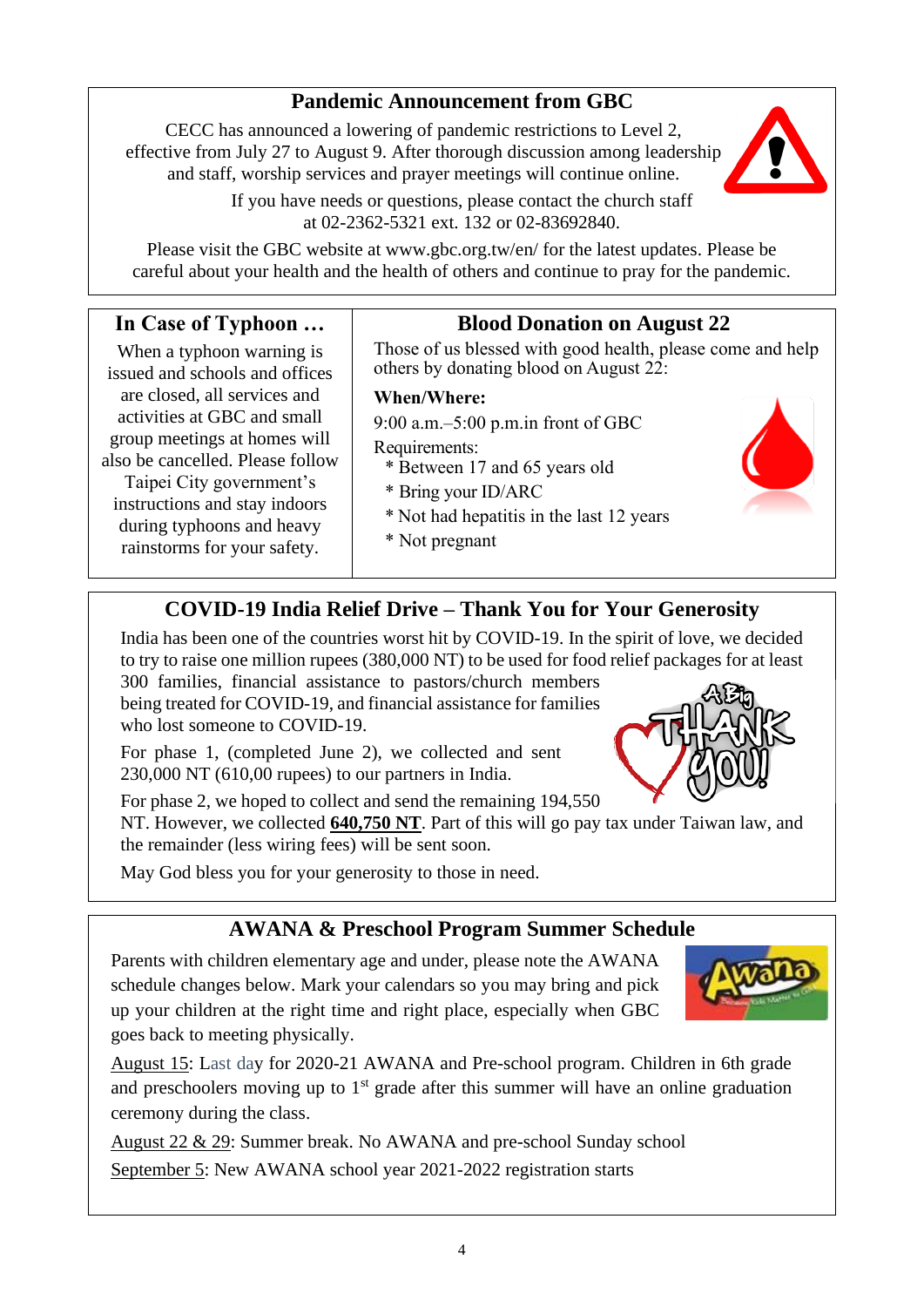# **Mabuhay Fellowship**



Following GBC's COVID-19 guidelines, the Mabuhay Fellowship will temporarily suspend its 2 p.m. Tagalog prayer meeting and Bible study in Room B05 till until further notice. Let's continue to be prayerful and watchful.

The Mabuhay Fellowship comprises Filipinos aiming to share God's love and light through worship, prayer, Bible study, fellowship, gospel sharing, and ministry.



|                                    |                               | <b>English Congregation Leaders</b>       |                               |                              |
|------------------------------------|-------------------------------|-------------------------------------------|-------------------------------|------------------------------|
|                                    |                               | English Pastor: Nick Brideson             |                               |                              |
| <b>Pastor Nick Brideson</b>        | Minister Priscilla Liao       |                                           | Pastor Kevin Wang             |                              |
| <b>Adult Education</b><br>/Mission | AM Worship                    | Children's<br>Education/Caring            | PM Worship                    | Youth/Fellowship             |
| <b>Adult Education</b>             | <b>Morning Music</b>          | <b>Cryroom Children's</b>                 | <b>Evening Music Team</b>     | <b>Trinity Youth</b>         |
| Nick Brideson                      | Cherrie Gow Lim               | <b>Care Ministry</b>                      | Alex Chen                     | (Grade 7 and above)          |
| nick@gbc.org.tw                    | cvgow@yahoo.com               | Abby Tu                                   | gbceworshipteam@gmail.com     | Grant & Kirsten              |
| <b>Foreign Mission:</b>            | <b>Morning Greeters</b>       | abbbytu@gmail.com                         | <b>Evening Greeters</b>       | <b>Burgess</b>               |
| <b>Medical/Dental Team</b>         | Chien Ferng                   | <b>AWANA Preschool</b>                    | Vicky Kuo                     | grantburgess@live.co.za      |
| Armand Lim                         | cferng@gmail.com              | Joanna Peng                               | asiaglobe999@gmail.com        | <b>Mabuhay Fellowship</b>    |
| rmanlim@yahoo.com                  | <b>Adult Choir</b>            | Joanna1285@hotmail.com Evening Multimedia |                               | Ava Zamora                   |
| <b>VBS</b> Team                    | <b>Hand Bell Choir</b>        | <b>AWANA Spark Group</b>                  | <b>Grant Burgess</b>          | avazam@yahoo.com             |
| Priscilla Liao                     | Juliet Jao                    | Crystal Turner                            | grantburgess@live.co.za       | <b>Young Adults</b>          |
| $priscilla(\partial gbc.org.tw)$   | lenyinjao@gmail.com           | elisayeh@yahoo.com                        | <b>Evening Tea / Baptism</b>  | Fellowship                   |
| <b>Taiwan Mission:</b>             | <b>Hallel Singers</b>         | <b>AWANA T&amp;T Group</b>                | <b>Celebration Fellowship</b> | Kevin Wang                   |
| <b>TaiTung Team</b>                | Cherrie Gow Lim               | Ming Lai                                  | Michelle Cheng                | kevin@gbc.org.tw             |
| Cherrie Gow Lim                    | cvgow@yahoo.com               | minglai88@gmail.com                       | yealincheng@yahoo.com         | <b>Small Groups</b>          |
| cvgow@yahoo.com                    | <b>Morning Fellowship Tea</b> | <b>Prayer Ministry</b>                    | <b>Baptism Support</b>        | Youth                        |
| <b>Orphanage Ministry</b>          | Yuri Shih                     | Priscilla Liao                            | Aline Kao                     | <b>Students</b><br>Parenting |
| Julie Chen                         | yuchen phone@hotmail.com      | priscilla@gbc.org.tw                      | aline@gbc.org.tw              |                              |
| yuling0914@gmail.com               | <b>Morning Multimedia</b>     | <b>Hospital Visitation</b>                |                               |                              |
| <b>NTU Friday English</b>          | Vicky Lin                     | Amanda Lou                                |                               |                              |
| <b>Conversation Group</b>          | gbcmorningmedia@gmail.com     | lou.amanda@gmail.com                      |                               |                              |
| Roy Treurnicht                     |                               | <b>Small Groups</b>                       |                               |                              |
| gbcecntuclass@gmail.com            |                               | Women                                     |                               |                              |
| <b>Ethiopian Students Group</b>    |                               | General                                   |                               |                              |
| Abex Tesfaye                       |                               | Ministry                                  |                               |                              |
| abex98@gmail.com                   |                               |                                           |                               |                              |
|                                    |                               |                                           |                               |                              |

**Secretarial staff Deacon** SueJenny Hsu suejenny@gbc.org.tw Aline Kao aline@gbc.org.tw

Yuri Shih yuchen\_phone@hotmail.com

**Alternate Deacon** Timothy Meesala yedukondaluster@gmail.com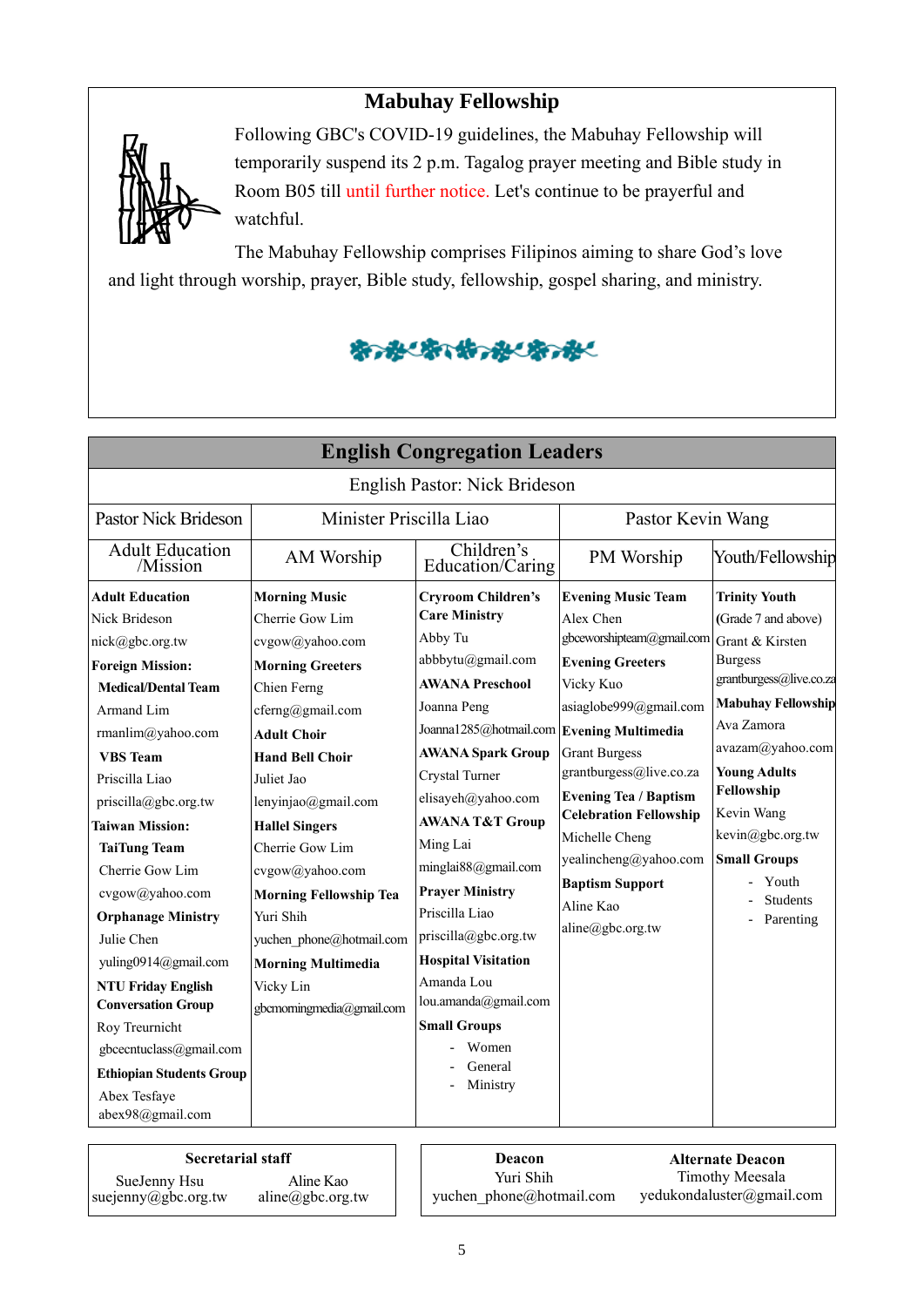# Due to the COVID-19 situation, all Sunday classes are cancelled or online until further notice. For information on online classes, contact the teacher by email below.

#### ★★ **Sunday School Information** ★★

|                               |                                                  | <b>★★ Sunday School Information ★★</b>                                                                                                                                                                                                                                                                               |                            |                                                                  | <b>Meeting time</b>   |
|-------------------------------|--------------------------------------------------|----------------------------------------------------------------------------------------------------------------------------------------------------------------------------------------------------------------------------------------------------------------------------------------------------------------------|----------------------------|------------------------------------------------------------------|-----------------------|
|                               | <b>Class</b>                                     |                                                                                                                                                                                                                                                                                                                      | Time & Room                |                                                                  | changes<br>are marked |
|                               | <b>Beginning Christian Life</b>                  |                                                                                                                                                                                                                                                                                                                      |                            |                                                                  | with "*"              |
|                               | Alpha – New and non-Christians                   |                                                                                                                                                                                                                                                                                                                      |                            |                                                                  |                       |
|                               | Christianity 101 - required for baptism          | 11:30 a.m.                                                                                                                                                                                                                                                                                                           | yuchen_phone@hotmail.com   |                                                                  |                       |
| <b>Maturing Christians</b>    |                                                  |                                                                                                                                                                                                                                                                                                                      |                            |                                                                  |                       |
| <b>Bible Studies for Life</b> |                                                  | $9:00$ a.m. class:<br>- Chien Ferng (cferng@gmail.com<br>11:30 a.m. classes:<br>- Ava Zamora (avazam@yahoo.com)<br>- Chien Ferng (cferng@gmail.com)<br>- Kevin Hartman ( <u>lou.amanda@gmail.com)</u><br>- Roy Treurnicht ( <u>roytreur@gmail.com</u> )<br>$4:00 \text{ p.m. class:}$<br>Amy Wang (aline@gbc.org.tw) |                            |                                                                  |                       |
| <b>Developing Leaders</b>     |                                                  |                                                                                                                                                                                                                                                                                                                      |                            |                                                                  |                       |
| <b>Bible Interpretation</b>   |                                                  | $*1:30 - 2:30$ p.m.                                                                                                                                                                                                                                                                                                  | ross.hohl@gmail.com        |                                                                  |                       |
|                               | Youth: Grade 7 and above                         |                                                                                                                                                                                                                                                                                                                      |                            |                                                                  |                       |
| <b>Bible Studies for Life</b> |                                                  | *11:45 a.m. - 12:45 p.m.                                                                                                                                                                                                                                                                                             | kevin@gbc.org.tw           |                                                                  |                       |
| <b>Children</b>               |                                                  |                                                                                                                                                                                                                                                                                                                      |                            |                                                                  |                       |
|                               | Nursery - Age 3 and under                        | $11:20$ a.m. $-12:50$ p.m.                                                                                                                                                                                                                                                                                           |                            |                                                                  |                       |
| Preschool - Age 3 to 5        |                                                  | $11:40$ a.m. $-12:40$ p.m.                                                                                                                                                                                                                                                                                           |                            |                                                                  |                       |
|                               | AWANA - Kindergarten $(\pm \text{H})$ to Grade 6 | $11:30$ a.m. $-1:00$ p.m.                                                                                                                                                                                                                                                                                            | minglai88@gmail.com        |                                                                  |                       |
|                               |                                                  | $\star \star$ Fellowships – Join a fellowship directly $\star \star$                                                                                                                                                                                                                                                 |                            |                                                                  |                       |
|                               | Fellowship                                       | <b>Time</b>                                                                                                                                                                                                                                                                                                          |                            | Location                                                         |                       |
| Mabuhay                       |                                                  | Sundays 2:00 - 4:00 p.m.                                                                                                                                                                                                                                                                                             |                            | <b>B05</b>                                                       |                       |
|                               | Young Adults (20 - 35 y.o.)                      | 1st & 3rd Saturdays 4:30 - 6:00 p.m.                                                                                                                                                                                                                                                                                 |                            | WanFu 22                                                         |                       |
|                               |                                                  | <b>★★ Small Groups – Contact the leader to join ★★</b>                                                                                                                                                                                                                                                               |                            |                                                                  |                       |
| <b>Type</b>                   | <b>Name</b>                                      | Day/Time                                                                                                                                                                                                                                                                                                             |                            | <b>Location/Contact Emails</b>                                   |                       |
| Students                      | NTU Friday English<br><b>Conversation Group</b>  | Friday<br>$12:20 - 1:10 \text{ pm}$                                                                                                                                                                                                                                                                                  |                            | NTU<br>roytreur@gmail.com                                        |                       |
|                               | <b>International Students Group</b>              | Friday<br>$7:30 - 9:00 \text{ pm}$                                                                                                                                                                                                                                                                                   |                            | WanFu 22A<br>cesaledro57@gmail.com                               |                       |
| Language/<br>Nationality      | <b>Ethiopian Students Group</b>                  | Sunday<br>$7:00 - 9:00$ pm                                                                                                                                                                                                                                                                                           |                            | Room 307<br>abex98@gmail.com                                     |                       |
| Parenting                     | Parenting Group                                  | $2nd$ & 4 <sup>th</sup> Sunday<br>11:30 am - 12:30 pm                                                                                                                                                                                                                                                                |                            | GBC Room 402<br>rod syverson@hotmail.com                         |                       |
| Women                         | Young Sisters Group<br>$(20-35 \text{ yrs})$     | Thursday<br>$7:30 - 9:00$ pm                                                                                                                                                                                                                                                                                         | joeym.vanderwerf@gmail.com |                                                                  |                       |
|                               | Salt $&$ Light                                   | Sunday<br>$1:30 - 3:00$ pm                                                                                                                                                                                                                                                                                           |                            | <b>GBC Mount of Olives Room</b><br>paulhan2908@gmail.com         |                       |
|                               | <b>Bilingual Interpretation Group</b>            | Sunday<br>$3:00 - 5:00$ pm                                                                                                                                                                                                                                                                                           |                            | GBC Room 303<br>$cfindler(a)$ yahoo.com                          |                       |
|                               | Crown of Beauty                                  | Saturday<br>$2:00 - 4:00$ pm                                                                                                                                                                                                                                                                                         |                            | <b>GBC</b> Mount of Olives Room<br>clemence $4261$ @gmail.com    |                       |
| General                       | Thursday Night Bible<br><b>Study Group</b>       | Thursday<br>$7:30 - 9:00$ pm                                                                                                                                                                                                                                                                                         | rod syverson@hotmail.com   | GBC Room 301                                                     |                       |
|                               | NanGang Bible<br><b>Study Group</b>              | Friday<br>$7:00 - 9:30$ pm                                                                                                                                                                                                                                                                                           |                            | <b>NanGang</b><br>sagitamaria@gmail.com                          |                       |
|                               | YungHe Bible Study Group                         | *Saturday                                                                                                                                                                                                                                                                                                            |                            | YungHe                                                           |                       |
|                               | HsinChu Bible Study Group                        | $7:30 - 9:00$ pm<br>Friday<br>$7:30 - 8:45$ pm                                                                                                                                                                                                                                                                       |                            | yedukondaluster@gmail.com<br><b>HsinChu</b><br>rmanlim@yahoo.com |                       |
| Ministry                      | <b>Hospital Visitation Group</b>                 | Thursday<br>$1:30 - 2:30$ pm                                                                                                                                                                                                                                                                                         |                            | Near GBC<br>lou.amanda@gmail.com                                 |                       |